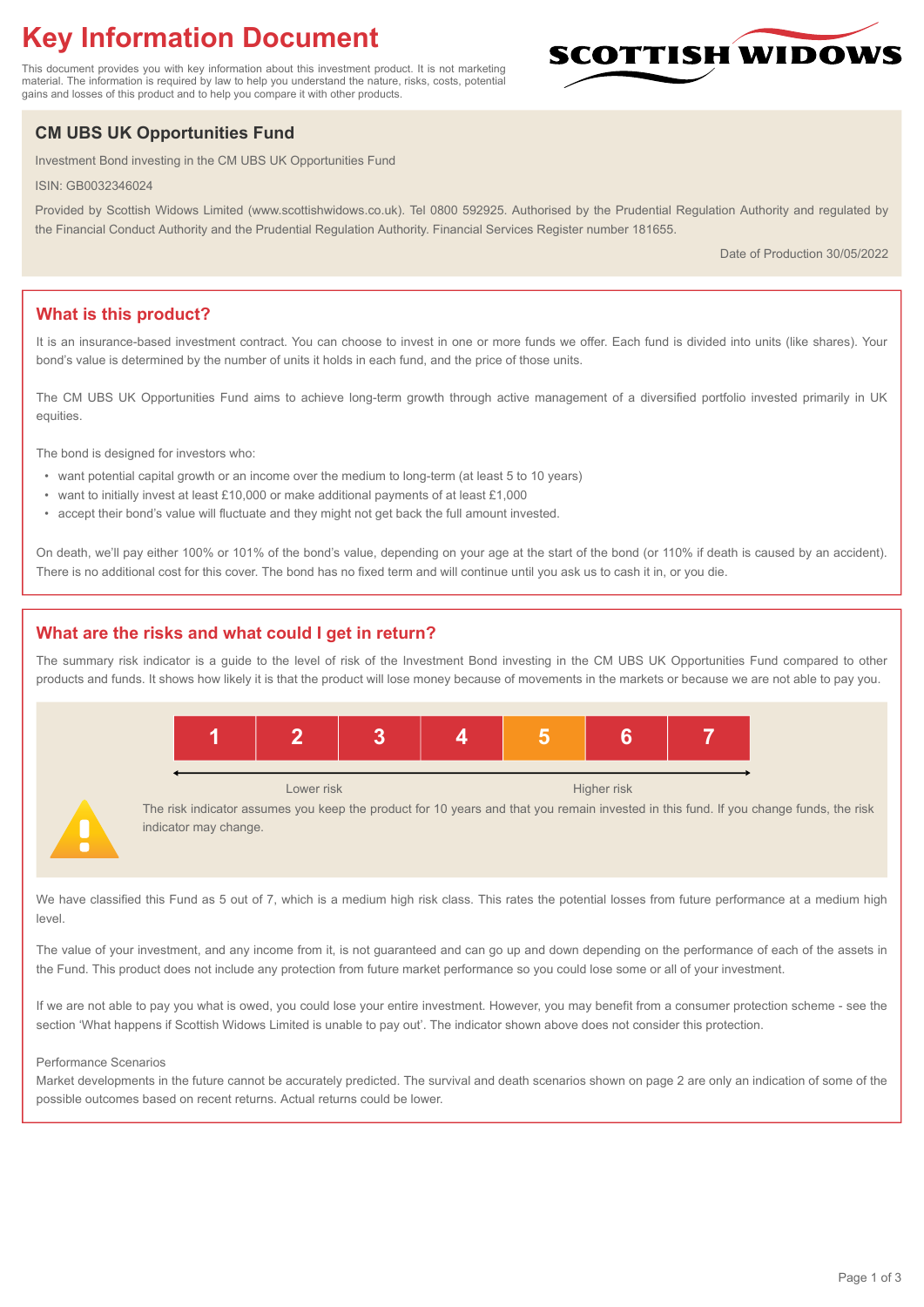

#### **What are the risks and what could I get in return? (continued)**

This table shows the money you could get back over the next 10 years, under different scenarios, assuming that you invest £10,000. The figures below assume no withdrawals are taken and do not allow for any Large Fund Bonus which may apply. The scenarios shown illustrate how your investment could perform. You can compare them with the scenarios of other products. The scenarios presented are an estimate of future performance based on evidence from the past on how the value of this investment varies, and are not an exact indicator. What you get will vary depending on how the market performs and how long you keep the investment. The stress scenario shows what you might get back in extreme market circumstances, and it does not take into account the situation where we are not able to pay you. The death scenario assumes investments perform in line with the moderate scenario.

The figures shown include all the costs of the product itself, but may not include all the costs that you pay to your adviser. The figures do not take into account your personal tax situation, which may also affect how much you get back. Before deciding to invest, you should read the Additional Information Document for more information on the risks and what you might get back. See page 2 for information on how the performance scenarios are calculated.

| <b>Investment £10,000</b> |                                                    |           |                                             |           |  |  |
|---------------------------|----------------------------------------------------|-----------|---------------------------------------------|-----------|--|--|
|                           |                                                    | 5 years   | 10 years<br>(Recommended<br>holding period) |           |  |  |
| <b>Survival Scenarios</b> |                                                    |           |                                             |           |  |  |
| <b>Stress scenario</b>    | What you might get back after costs                | £1,289    | £3.063                                      | £1,696    |  |  |
|                           | Average return each year<br>$-87.11%$              |           | $-21.07%$                                   | $-16.26%$ |  |  |
| Unfavourable scenario     | What you might get back after costs<br>£7,727      |           | £5,759                                      | £4,682    |  |  |
|                           | Average return each year                           | $-22.73%$ | $-10.45%$                                   | $-7.31%$  |  |  |
| Moderate scenario         | What you might get back after costs                | £10,047   | £10,307                                     | £10,642   |  |  |
|                           | Average return each year                           | 0.47%     | 0.61%                                       | 0.62%     |  |  |
| Favourable scenario       | What you might get back after costs                | £12,922   | £18,246                                     | £23,928   |  |  |
| Average return each year  |                                                    | 29.22%    | 12.78%                                      | 9.12%     |  |  |
| <b>Death scenarios</b>    |                                                    |           |                                             |           |  |  |
| Insured event             | What your beneficiaries might get back after costs | £10,148   | £10,411                                     | £10,749   |  |  |

#### **What happens if Scottish Widows is unable to pay out?**

Your Plan is fully covered by the Financial Services Compensation Scheme. More information about compensation arrangements is available from the Financial Services Compensation Scheme, who can be contacted on 0800 678 1100 or 0207 741 4100 or via their website at www.fscs.org.uk

#### **What are the costs?**

The Reduction in Yield (RIY) shows what impact the total costs you pay will have on the investment return you might get. The total costs take into account one-off, ongoing and incidental costs. The amounts shown here are the cumulative costs of the product itself, for three different holding periods. The monetary figures shown assume you invest £10,000 and investments perform in line with the moderate scenario. The figures are estimates and may change in the future. The person selling you or advising you about this product may charge you other costs. If so, this person will provide you with information about these costs, and show you the impact that all costs will have on your investment over time.

| <b>Investment £10,000</b>       |                             |                              |                            |  |  |  |
|---------------------------------|-----------------------------|------------------------------|----------------------------|--|--|--|
| <b>Scenarios</b>                | If you cash in after 1 year | If you cash in after 5 years | If you cash in at 10 years |  |  |  |
| Total costs                     | £191                        | £742                         | £1,407                     |  |  |  |
| Impact on return (RIY) per year | 1.90%                       | 1.50%                        | 1.45%                      |  |  |  |